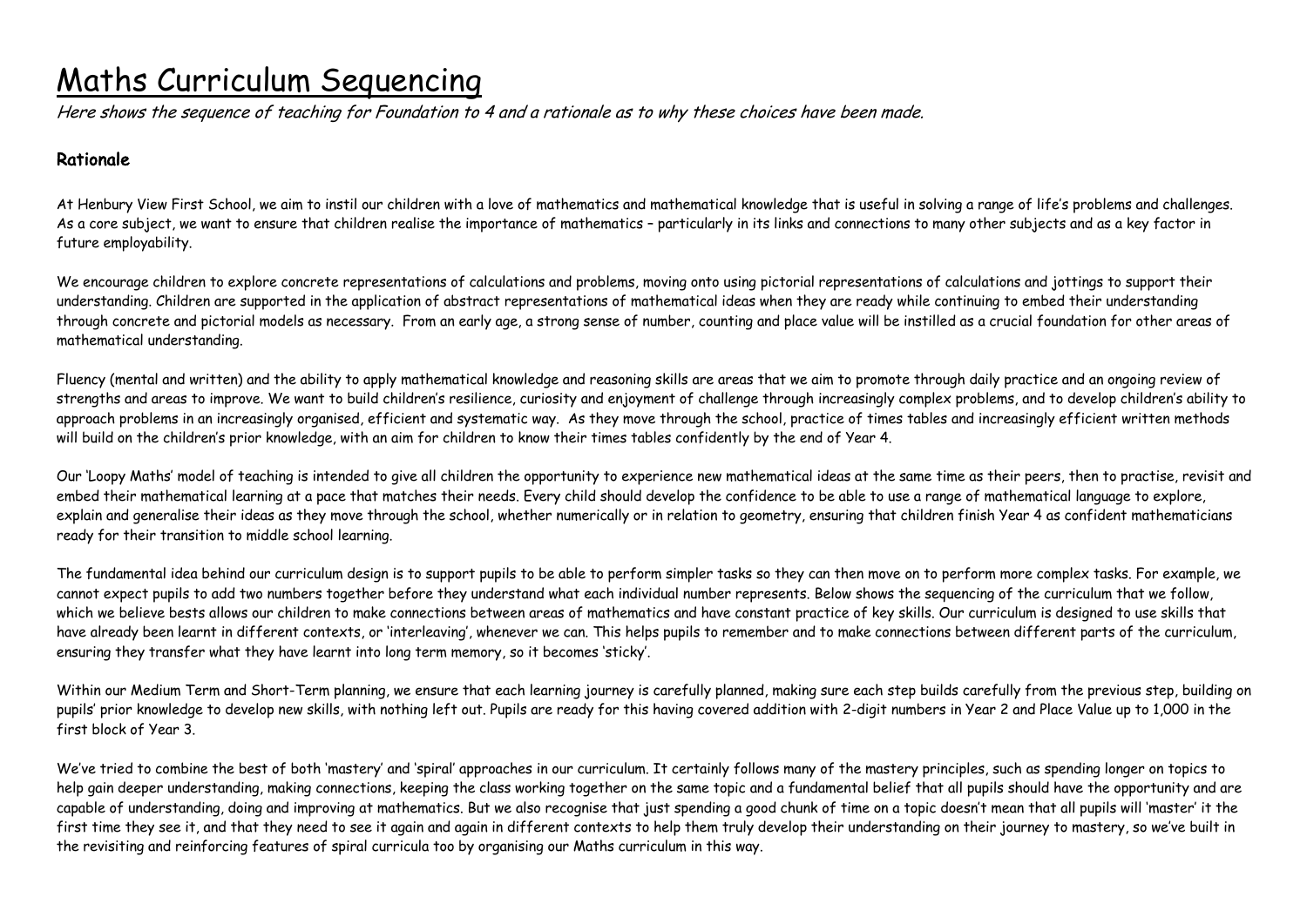### Foundation

#### ELG Number:

- Have a deep understanding of number to 10, including the composition of each number
- Subitise (recognise quantities without counting) up to 5
- Automatically recall (without reference to rhymes, counting or other aids) number bonds up to 5 (including subtraction facts) and some number bonds to 10, including double facts ELG Numerical Patterns:
- Verbally count beyond 20, recognising the pattern of the counting system
- Compare quantities up to 10 in different contexts, recognising when one quantity is greater than, less than or the same as the other quantity
- Explore and represent patterns within numbers up to 10, including evens and odds, double facts and how quantities can be distributed equally

|        | Just Like Me                        | It's Me $1,2,3!$                    | Light and Dark                      |
|--------|-------------------------------------|-------------------------------------|-------------------------------------|
|        | Number                              | Number                              | Number                              |
|        | Match and Sort                      | Representing 1, 2 and 3             | Representing numbers to 5           |
| Autumn | Compare Amounts                     | Comparing 1, 2 and 3                | One more and one less               |
|        | Measure, Shape and Spatial Thinking | Composition of 1, 2 and 3           | Measure, Shape and Spatial Thinking |
|        | Compare size, mass and capacity     | Measure, Shape and Spatial Thinking | Shapes with 4 sides                 |
|        | Exploring pattern                   | Circle and Triangles                | Time                                |
|        |                                     | Positional language                 |                                     |

|        | Alive in 5                          | Growing 6,7,8                       | Building 9 and 10                   |
|--------|-------------------------------------|-------------------------------------|-------------------------------------|
|        | <b>Number</b>                       | Number                              | <b>Number</b>                       |
|        | Introducing zero                    | $6.7$ and $8$                       | 9 and 10                            |
|        | Comparing numbers to 5              | Making pairs                        | Comparing numbers to 10             |
| Spring | Composition of 4 and 5              | Combining 2 groups                  | Bonds to 10                         |
|        | Measure, Shape and Spatial Thinking | Measure, Shape and Spatial Thinking | Measure, Shape and Spatial Thinking |
|        | Compare mass                        | Length and height                   | 3D shape                            |
|        | Compare capacity                    | Time                                | Patterns                            |
|        |                                     |                                     |                                     |

|        | To 20 and beyond                                                                                                               | First, Now, Then                                                                         | Find my pattern                                                                                       | On the Move                                                                                    |
|--------|--------------------------------------------------------------------------------------------------------------------------------|------------------------------------------------------------------------------------------|-------------------------------------------------------------------------------------------------------|------------------------------------------------------------------------------------------------|
| Summer | Number<br>Building numbers beyond 10<br>Counting patterns beyond 10<br><b>Spatial Thinking</b><br>Match, Rotate and Manipulate | Number<br>Adding more<br>Taking away<br><b>Spatial Thinking</b><br>Compose and decompose | Number<br>Doubling<br>Sharing and grouping<br>Even and Odd<br>Spatial Thinking<br>Visualise and build | Number<br>Deepening understanding<br>Patterns and relationships<br>Spatial Thinking<br>Mapping |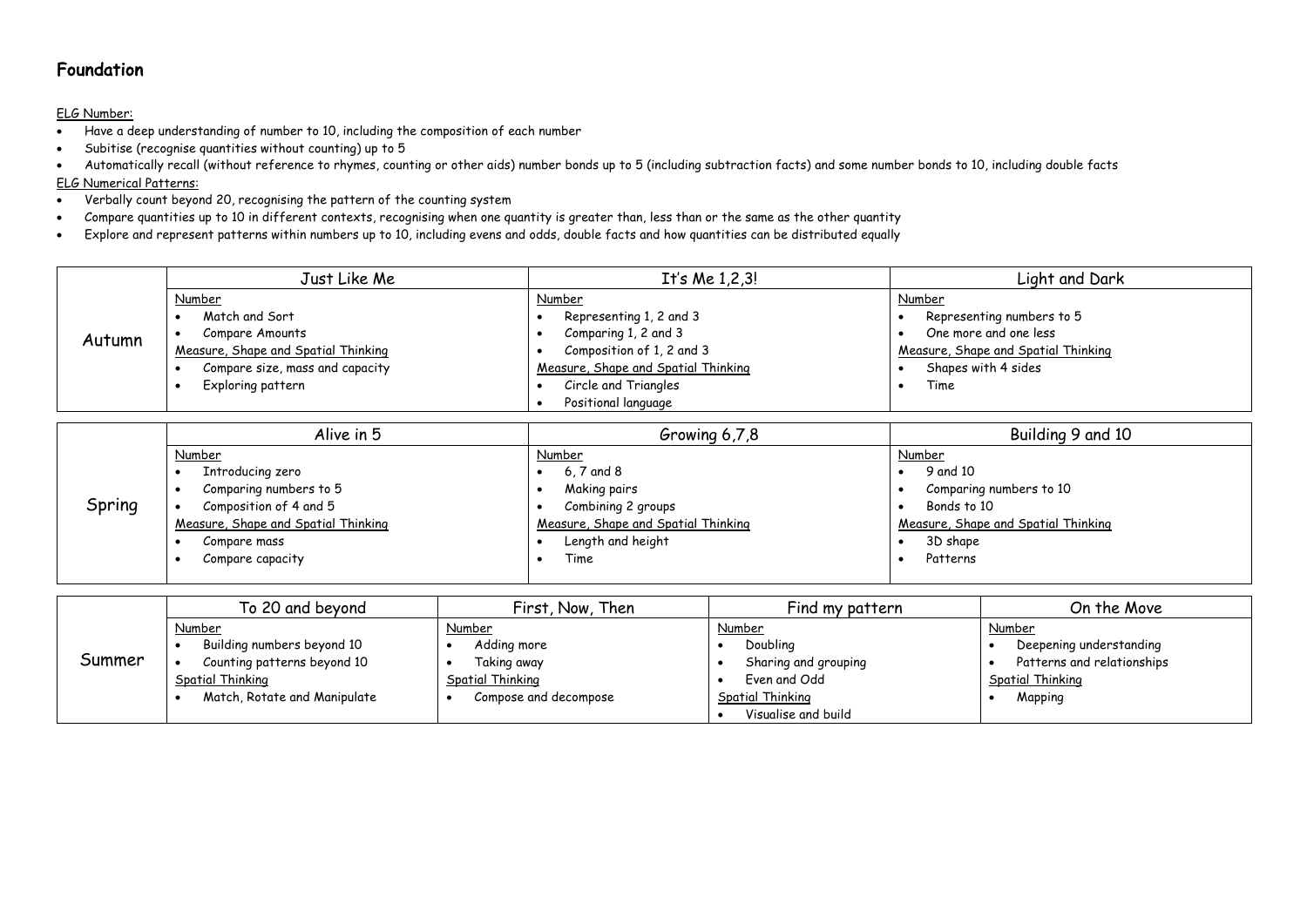# Year 1

|        | Number and Place Value (Numbers to 20)                                                                                                                                                                                                                                                                                                                                                                                                                                                                               | Addition and Subtraction                                                                                                                                                                                                                                                                                                                                                                                                                                     | Geometry: Properties of Shape                                                                                                                                                                                                      |
|--------|----------------------------------------------------------------------------------------------------------------------------------------------------------------------------------------------------------------------------------------------------------------------------------------------------------------------------------------------------------------------------------------------------------------------------------------------------------------------------------------------------------------------|--------------------------------------------------------------------------------------------------------------------------------------------------------------------------------------------------------------------------------------------------------------------------------------------------------------------------------------------------------------------------------------------------------------------------------------------------------------|------------------------------------------------------------------------------------------------------------------------------------------------------------------------------------------------------------------------------------|
| Autumn | count to and across 100, forwards and backwards, beginning<br>with 0 or 1, or from any given number<br>count, read and write numbers to 100 in numerals; count in<br>multiples of twos, fives and tens<br>given a number, identify one more and one less<br>identify and represent numbers using objects and pictorial<br>representations including the number line, and use the<br>language of: equal to, more than, less than (fewer), most,<br>least<br>read and write numbers from 1 to 20 in numerals and words | read, write and interpret mathematical statements involving<br>addition (+), subtraction (-) and equals (=) signs<br>represent and use number bonds and related subtraction facts<br>within 20<br>add and subtract one-digit and two-digit numbers to 20,<br>including zero<br>solve one-step problems that involve addition and subtraction,<br>using concrete objects and pictorial representations, and<br>missing number problems such as $7 = \Box - 9$ | recognise and name common 2D and 3D<br>shapes, including:<br>2-D shapes [for example, rectangles<br>(including squares), circles and<br>triangles]<br>3-D shapes [for example, cuboids<br>(including cubes), pyramids and spheres] |
|        |                                                                                                                                                                                                                                                                                                                                                                                                                                                                                                                      |                                                                                                                                                                                                                                                                                                                                                                                                                                                              |                                                                                                                                                                                                                                    |

|        | Number and Place Value (Numbers to 100)                                                                                                                                                                                                                                                                                                                                                                                                                                                                           | <b>Multiplication and Division</b>                                                                                                                                                                                                                                                                                           | Geometry: Position and Direction                                                                          |
|--------|-------------------------------------------------------------------------------------------------------------------------------------------------------------------------------------------------------------------------------------------------------------------------------------------------------------------------------------------------------------------------------------------------------------------------------------------------------------------------------------------------------------------|------------------------------------------------------------------------------------------------------------------------------------------------------------------------------------------------------------------------------------------------------------------------------------------------------------------------------|-----------------------------------------------------------------------------------------------------------|
| Spring | count to and across 100, forwards and backwards, beginning with 0<br>or 1, or from any given number<br>count, read and write numbers to 100 in numerals; count in multiples<br>of twos, fives and tens<br>given a number, identify one more and identify and represent<br>numbers using objects and pictorial representations including the<br>number line, and use the language of: equal to, more than, less than<br>(fewer), most, least<br>read and write numbers from 1 to 20 in numerals and words one less | solve one-step problems involving multiplication and<br>division, by calculating the answer using concrete<br>objects, pictorial representations and arrays with<br>the support of the teacher<br>count, read and write numbers to 100 in numerals;<br>count in multiples of twos, fives and tens (Place<br>Value Objective) | describe position, direction and movement,<br>including whole, half, quarter and three-<br>quarter turns. |

|        | Fractions                                                                                                                                                                                                                                                                                                                                                                                                                                                                                                                        | Measurement                                                                                                                                                                                                                                                                                                                                                                                                                                                                                                                                                                                                                                                                                                                                                                                                                                                                                                                                                                         |
|--------|----------------------------------------------------------------------------------------------------------------------------------------------------------------------------------------------------------------------------------------------------------------------------------------------------------------------------------------------------------------------------------------------------------------------------------------------------------------------------------------------------------------------------------|-------------------------------------------------------------------------------------------------------------------------------------------------------------------------------------------------------------------------------------------------------------------------------------------------------------------------------------------------------------------------------------------------------------------------------------------------------------------------------------------------------------------------------------------------------------------------------------------------------------------------------------------------------------------------------------------------------------------------------------------------------------------------------------------------------------------------------------------------------------------------------------------------------------------------------------------------------------------------------------|
| Summer | count to and across 100, forwards and<br>backwards, beginning with 0 or 1, or<br>from any given number<br>count, read and write numbers to 100 in<br>numerals; count in multiples of twos,<br>fives and tens<br>given a number, identify one more and<br>identify and represent numbers using<br>objects and pictorial representations<br>including the number line, and use the<br>language of: equal to, more than, less<br>than (fewer), most, least<br>read and write numbers from 1 to 20 in<br>numerals and words one less | compare, describe and solve practical problems for:<br>lengths and heights [for example, long/short, longer/shorter, tall/short, double/half]<br>mass/weight [for example, heavy/light, heavier than, lighter than]<br>capacity and volume [for example, full/empty, more than, less than, half, half full, quarter] o time [for example, quicker,<br>slower, earlier, later]<br>measure and begin to record the following: lengths and heights, mass/weigh, capacity and volume, time (hours, minutes, seconds)<br>recognise and know the value of different denominations of coins and notes<br>sequence events in chronological order using language [for example, before and after, next, first, today, yesterday, tomorrow,<br>morning, afternoon and evening]<br>recognise and use language relating to dates, including days of the week, weeks, months and years<br>tell the time to the hour and half past the hour and draw the hands on a clock face to show these times |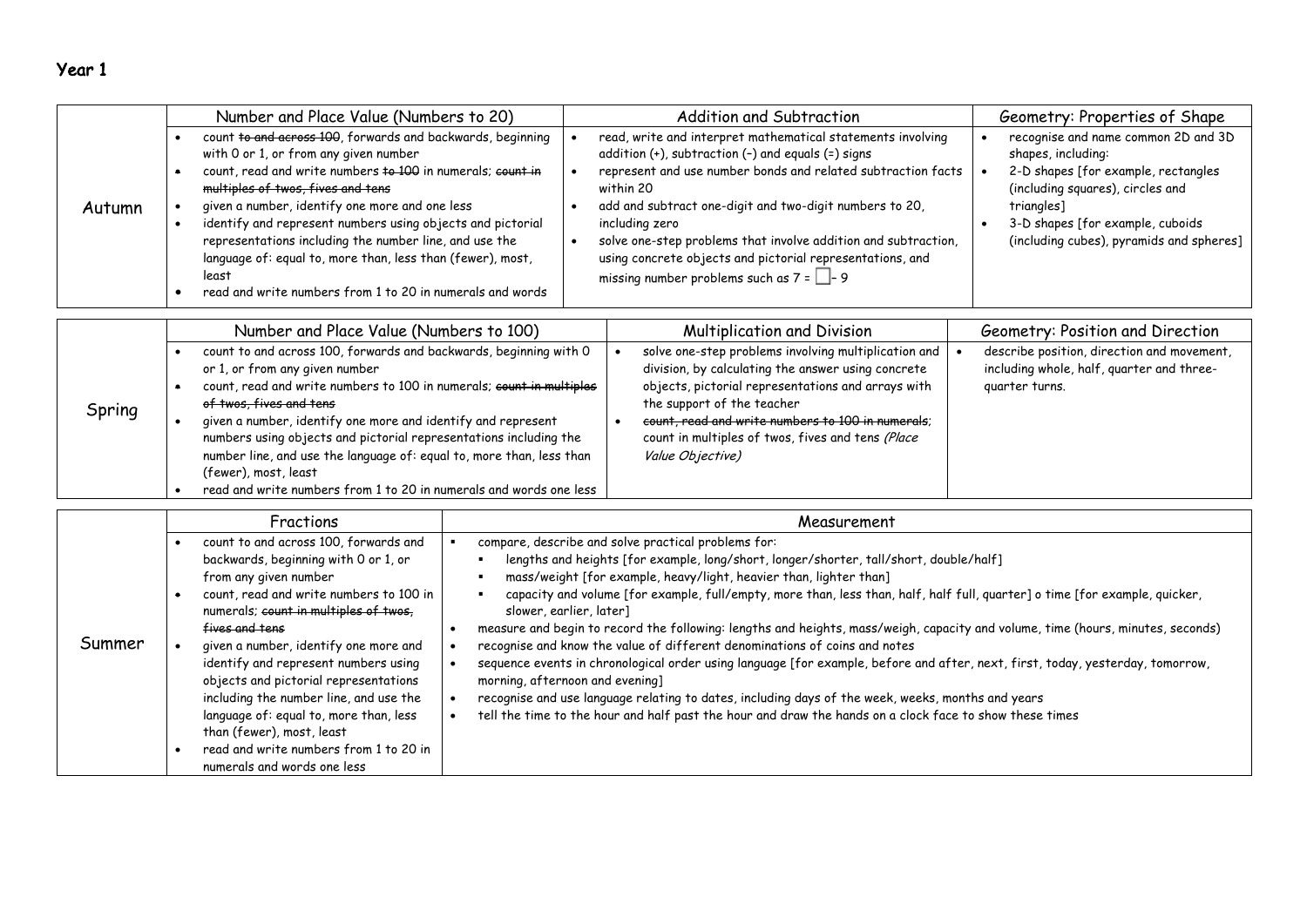| п<br>u |  |
|--------|--|
|--------|--|

|        | Number and Place Value                                                                                                                                                                                                                                                                                                                                                                                                                                                                                                 | Addition and Subtraction                                                                                                                                                                                                                                                                                                                                                                                                                                                                                                                                                                                                                                                                                                                                                                                                                                                         |
|--------|------------------------------------------------------------------------------------------------------------------------------------------------------------------------------------------------------------------------------------------------------------------------------------------------------------------------------------------------------------------------------------------------------------------------------------------------------------------------------------------------------------------------|----------------------------------------------------------------------------------------------------------------------------------------------------------------------------------------------------------------------------------------------------------------------------------------------------------------------------------------------------------------------------------------------------------------------------------------------------------------------------------------------------------------------------------------------------------------------------------------------------------------------------------------------------------------------------------------------------------------------------------------------------------------------------------------------------------------------------------------------------------------------------------|
| Autumn | count in steps of 2, 3, and 5 from 0, and in tens<br>from any number, forward and backward<br>recognise the place value of each digit in a two-<br>digit number (tens, ones)<br>identify, represent and estimate numbers using<br>$\bullet$<br>different representations, including the number<br>line<br>compare and order numbers from 0 up to 100; use<br>$\langle \rangle$ and = signs<br>read and write numbers to at least 100 in numerals<br>and in words<br>use place value and number facts to solve problems | solve problems with addition and subtraction:<br>using concrete objects and pictorial representations, including those involving numbers, quantities and measures<br>applying their increasing knowledge of mental and written methods<br>recall and use addition and subtraction facts to 20 fluently, and derive and use related facts up to 100<br>add and subtract numbers using concrete objects, pictorial representations, and mentally, including:<br>a two-digit number and ones<br>a two-digit number and tens<br>two two-digit numbers<br>٠<br>adding three one-digit numbers<br>show that addition of two numbers can be done in any order (commutative) and subtraction of one number from<br>another cannot<br>recognise and use the inverse relationship between addition and subtraction and use this to check calculations and<br>solve missing number problems |

|        | <b>Multiplication and Division</b>                                                                                                                                                                                                                                                                                                                                                                                                                                                                                                                                                                                                                                          | Geometry: Properties of Shape                                                                                                                                                                                                                                                                                                                                                                                                            | Fractions                                                                                                                                                                                                                               |
|--------|-----------------------------------------------------------------------------------------------------------------------------------------------------------------------------------------------------------------------------------------------------------------------------------------------------------------------------------------------------------------------------------------------------------------------------------------------------------------------------------------------------------------------------------------------------------------------------------------------------------------------------------------------------------------------------|------------------------------------------------------------------------------------------------------------------------------------------------------------------------------------------------------------------------------------------------------------------------------------------------------------------------------------------------------------------------------------------------------------------------------------------|-----------------------------------------------------------------------------------------------------------------------------------------------------------------------------------------------------------------------------------------|
| Spring | recall and use multiplication and division facts for the 2, 5 and 10<br>multiplication tables, including recognising odd and even numbers<br>calculate mathematical statements for multiplication and division within<br>the multiplication tables and write them using the multiplication (x),<br>division $(+)$ and equals $(=)$ signs<br>show that multiplication of two numbers can be done in any order<br>(commutative) and division of one number by another cannot<br>solve problems involving multiplication and division, using materials,<br>arrays, repeated addition, mental methods, and multiplication and<br>division facts, including problems in contexts | identify and describe the properties of 2-D shapes,<br>including the number of sides and line symmetry in a<br>vertical line<br>identify and describe the properties of 3-D shapes,<br>including the number of edges, vertices and faces<br>identify 2-D shapes on the surface of 3-D shapes, [for<br>example, a circle on a cylinder and a triangle on a pyramid]<br>compare and sort common 2-D and 3-D shapes and<br>everyday objects | recognise, find, name and write<br>fractions 1/3, 1/4, 2/4 and 3/4<br>of a length, shape, set of<br>objects or quantity<br>write simple fractions for<br>example, $1/2$ of 6 = 3 and<br>recognise the equivalence of<br>$2/4$ and $1/2$ |

|        | Measurement                                                                                                                                                                                                                                                                                                                                                                                                                                                                                                                                                                                                                                                                                                                                                                                                                                                                                                                                                              | Geometry: Position and Direction                                                                                                                                                                                                                                                                                                                                                    | Statistics                                                                                                                                                                                                                                                                                                                |
|--------|--------------------------------------------------------------------------------------------------------------------------------------------------------------------------------------------------------------------------------------------------------------------------------------------------------------------------------------------------------------------------------------------------------------------------------------------------------------------------------------------------------------------------------------------------------------------------------------------------------------------------------------------------------------------------------------------------------------------------------------------------------------------------------------------------------------------------------------------------------------------------------------------------------------------------------------------------------------------------|-------------------------------------------------------------------------------------------------------------------------------------------------------------------------------------------------------------------------------------------------------------------------------------------------------------------------------------------------------------------------------------|---------------------------------------------------------------------------------------------------------------------------------------------------------------------------------------------------------------------------------------------------------------------------------------------------------------------------|
| Summer | choose and use appropriate standard units to estimate and measure length/height in any<br>direction (m/cm); mass (kg/g); temperature ( $^{\circ}$ C); capacity (litres/ml) to the nearest<br>appropriate unit, using rulers, scales, thermometers and measuring vessels<br>compare and order lengths, mass, volume/capacity and record the results using $\lambda$ , < and =<br>recognise and use symbols for pounds (£) and pence (p); combine amounts to make a<br>particular value<br>find different combinations of coins that equal the same amounts of money<br>solve simple problems in a practical context involving addition and subtraction of money of<br>the same unit, including giving change<br>compare and sequence intervals of time<br>tell and write the time to five minutes, including quarter past/to the hour and draw the<br>hands on a clock face to show these times<br>know the number of minutes in an hour and the number of hours in a day | order and arrange combinations of<br>mathematical objects in patterns and<br>sequences<br>use mathematical vocabulary to<br>describe position, direction and<br>movement, including movement in a<br>straight line and distinguishing<br>between rotation as a turn and in<br>terms of right angles for quarter,<br>half and three-quarter turns<br>(clockwise and anti- clockwise) | interpret and construct simple<br>pictograms, tally charts, block<br>diagrams and simple tables<br>ask and answer simple questions<br>by counting the number of<br>objects in each category and<br>sorting the categories by<br>quantity<br>ask and answer questions about<br>totalling and comparing<br>categorical data |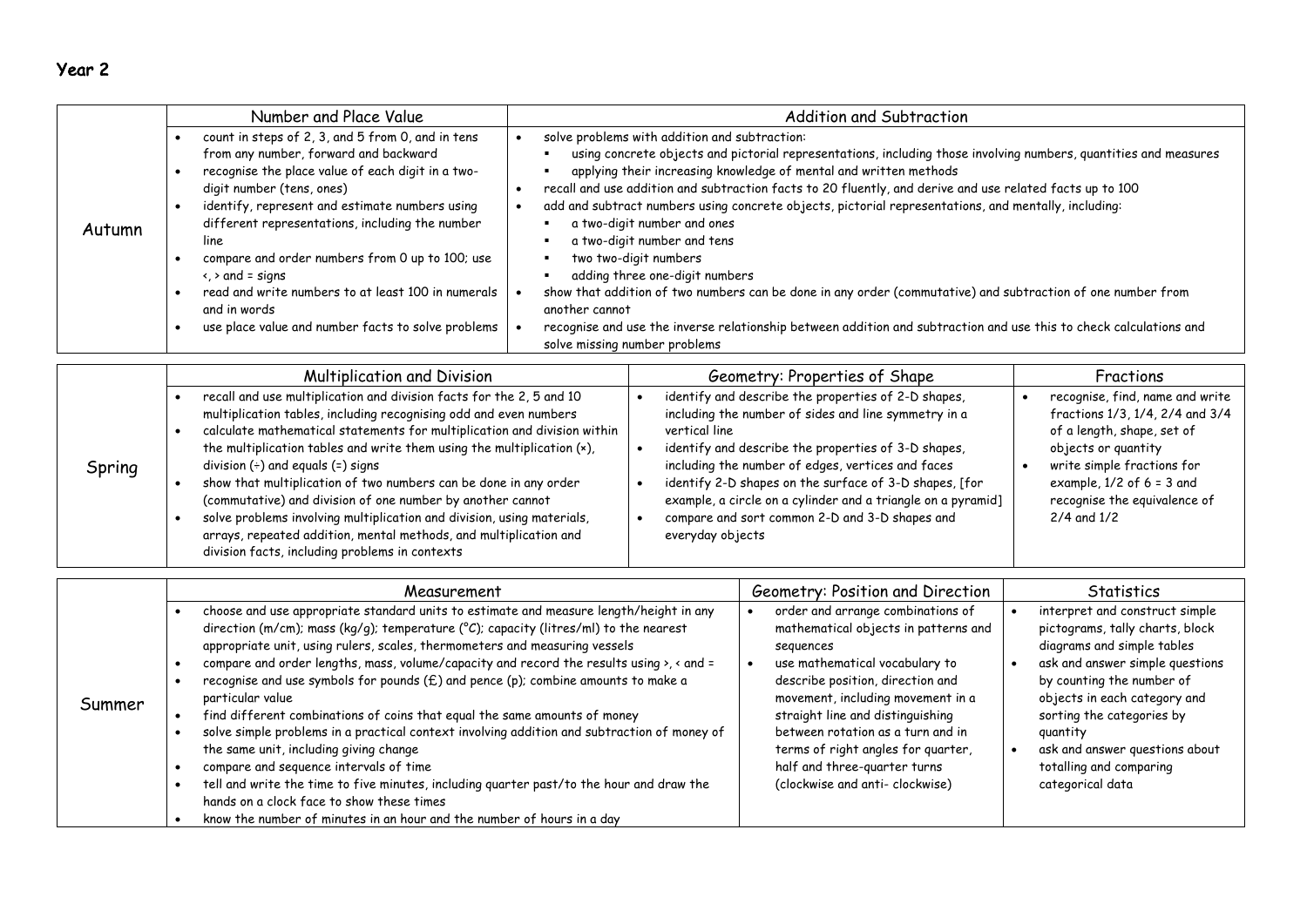# Year 3

|        | Number and Place Value                                                                                                                                                                                                                                                                                                                                                                                                                              | Addition and Subtraction                                                                                                                                                                                                                                                                                                                                                                                                                                                                               |
|--------|-----------------------------------------------------------------------------------------------------------------------------------------------------------------------------------------------------------------------------------------------------------------------------------------------------------------------------------------------------------------------------------------------------------------------------------------------------|--------------------------------------------------------------------------------------------------------------------------------------------------------------------------------------------------------------------------------------------------------------------------------------------------------------------------------------------------------------------------------------------------------------------------------------------------------------------------------------------------------|
| Autumn | eount from 0 in multiples of 4, 8, 50 and 100; find 10 or 100 more or less than a given<br>number<br>recognise the place value of each digit in a three-digit number (hundreds, tens, ones)<br>compare and order numbers up to 1000<br>identify, represent and estimate numbers using different representations<br>read and write numbers up to 1000 in numerals and in words<br>solve number problems and practical problems involving these ideas | add and subtract numbers mentally, including:<br>a three-digit number and ones<br>a three-digit number and tens<br>a three-digit number and hundreds<br>add and subtract numbers with up to three digits, using formal written methods of<br>columnar addition and subtraction<br>estimate the answer to a calculation and use inverse operations to check answers<br>solve problems, including missing number problems, using number facts, place value,<br>and more complex addition and subtraction |

|        | <b>Multiplication and Division</b>                                                        | Fractions                                                                             |
|--------|-------------------------------------------------------------------------------------------|---------------------------------------------------------------------------------------|
|        | recall and use multiplication and division facts for the 3, 4 and 8 multiplication tables | count up and down in tenths; recognise that tenths arise from dividing an object into |
|        | write and calculate mathematical statements for multiplication and division using the     | 10 equal parts and in dividing one-digit numbers or quantities by 10                  |
|        | multiplication                                                                            | recognise, find and write fractions of a discrete set of objects: unit fractions and  |
|        | tables that they know, including for two-digit numbers times one-digit numbers,           | non- unit fractions with small denominators                                           |
| Spring | using mental and progressing to formal written methods                                    | recognise and use fractions as numbers: unit fractions and non-unit fractions with    |
|        | solve problems, including missing number problems, involving multiplication and           | small denominators                                                                    |
|        | division, including positive integer scaling problems and correspondence problems in      | recognise and show, using diagrams, equivalent fractions with small denominators      |
|        | which n objects are connected to m objects                                                | add and subtract fractions with the same denominator within one whole [for            |
|        | count from 0 in multiples of 4, 8, 50 and 100; find 10 or 100 more or less than a given   | example, 5/7+1/7=6/7)                                                                 |
|        | number (Place Value Objective)                                                            | compare and order unit fractions, and fractions with the same denominators            |
|        |                                                                                           | solve problems that involve all of the above                                          |

|        | Geometry: Properties of Shape                | <b>Statistics</b>      | Measurement                                                                                      |
|--------|----------------------------------------------|------------------------|--------------------------------------------------------------------------------------------------|
| Summer | draw 2-D shapes and make 3-D shapes using    | interpret and present  | measure, compare, add and subtract: lengths (m/cm/mm); mass (kg/g); volume/capacity (l/ml)       |
|        | modelling materials; recognise 3-D shapes in | data using bar charts, | measure the perimeter of simple 2-D shapes                                                       |
|        | different orientations and describe them     | pictograms and tables  | add and subtract amounts of money to give change, using both $E$ and p in practical contexts     |
|        | recognise angles as a property of shape or a | solve one-step and     | tell and write the time from an analogue clock, including using Roman numerals from I to XII,    |
|        | description of a turn                        | two-step questions     | and 12-hour and 24-hour clocks                                                                   |
|        | identify right angles, recognise that two    | [for example, 'How     | estimate and read time with increasing accuracy to the nearest minute; record and compare        |
|        | right angles make a half-turn, three make    | many more?' and 'How   | time in terms of seconds, minutes and hours; use vocabulary such as o'clock, a.m./p.m., morning, |
|        | three quarters of a turn and four a complete | many fewer?'] using    | afternoon, noon and midnight                                                                     |
|        | turn; identify whether angles are greater    | information presented  | know the number of seconds in a minute and the number of days in each month, year and leap       |
|        | than or less than a right angle              | in scaled bar charts   | year                                                                                             |
|        | identify horizontal and vertical lines and   | and pictograms and     | compare durations of events [for example to calculate the time taken by particular events or     |
|        | pairs of perpendicular and parallel lines    | tables                 | tasks]                                                                                           |